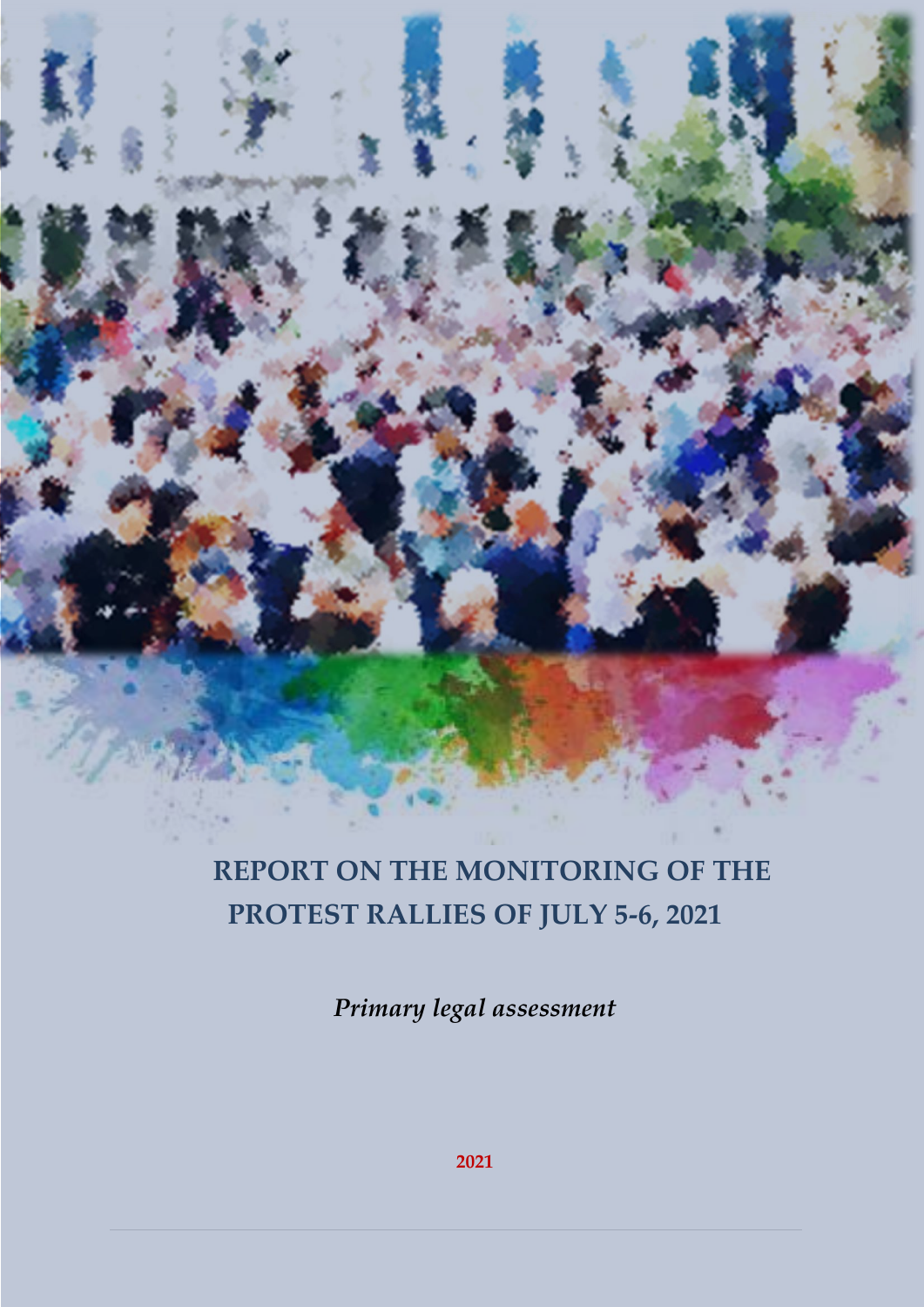# **REPORT ON THE MONITORING OF THE PROTEST RALLIES OF JULY 5-6, 2021**

*Primary legal assessment*



2 >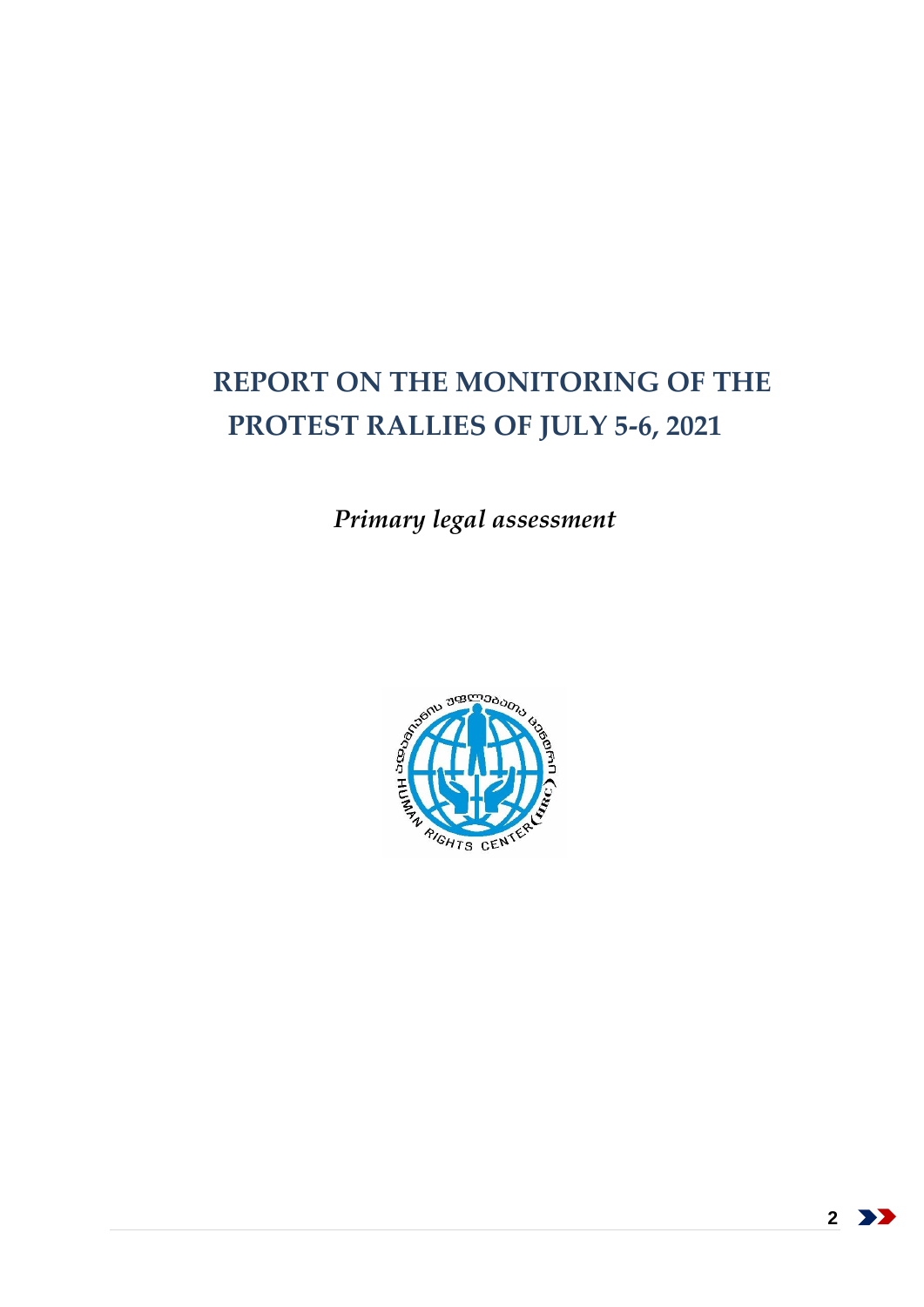Author: Giorgi Tkebuchava **Editors:** Aleko Tskitishvili, Giorgi Kakubava Monitors: Ani Porchkhidze, Tamar Kurtauli, Nina Chikhladze **Photo on the cover:** Aleko Tskitishvili



# **THE REPORT WAS PREPARED BY HUMAN RIGHTS CENTER (HRC).**

HRC was established on December 10, 1996, in Tbilisi. The objectives of HRC are to strengthen the respect for human rights, fundamental freedoms and to promote peace processes in Georgia.

### **HRC is a member of the following international networks:**

- International Federation for Human Rights (FIDH); [www.fidh.org](http://www.fidh.org/)
- World Organization Against Torture (OMCT SOS Network Torture); [www.omct.org](http://www.omct.org/)
- Human Rights House Network [www.humanrightshouse.org](http://www.humanrighshouse.org/)
- Coalition of NGOs for the International Criminal Court (CICC); www.coalitionfortheicc.org

**Address:** 0160, Tbilisi A. Gakhokidze #11a III floor Tel: (+995 32) 237 69 50, (+995 32) 238 46 48 Email: [hrc@hrc.ge](mailto:hrc@hrc.ge) An online publication on human rights: http://www.humanrights.ge website: hrc.ge



*The Report was prepared with the financial support of the US National Endowment for Democracy (NED). The views expressed in the Report are those of HRC and do not necessarily reflect the views of the donor. Therefore, NED is not responsible for the content of the text laid here.*

**3**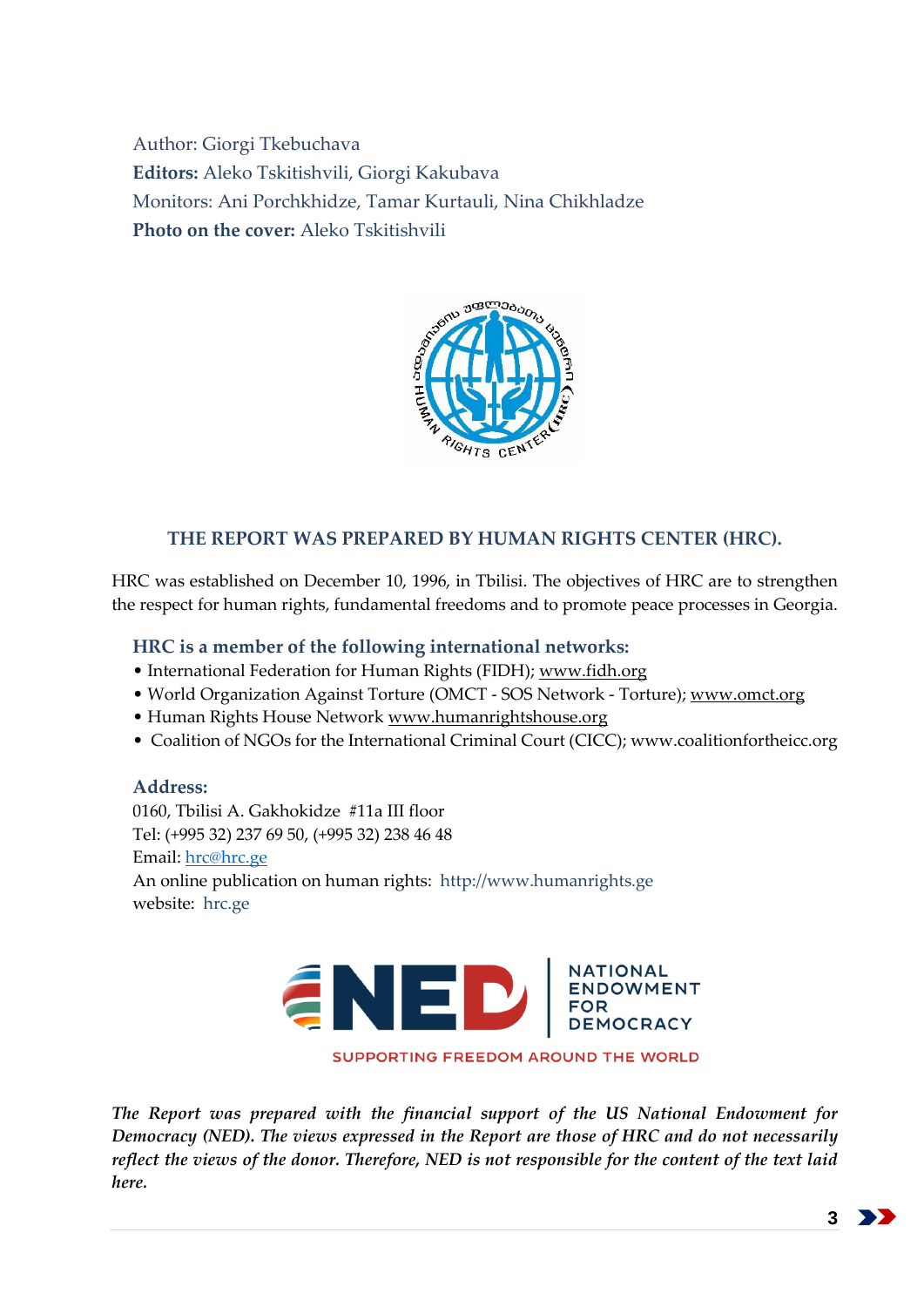## TABLE OF CONTENTS

| <b>INTRODUCTION</b>                                      | 5. |
|----------------------------------------------------------|----|
| <b>GENERAL CONTEXT OVERVIEW</b>                          | 5  |
| CHRONOLOGY OF EVENTS ON THE JULY 5 COUNTER-DEMONSTRATION | 7  |
| CHRONOLOGY OF THE EVENTS AT THE RALLY OF JULY 6          | 10 |
| LEGAL ASSESSMENTS                                        | 13 |
| FEW NUMBERS AND PASSIVITY OF LAW ENFORCEMENT OFFICERS    | 15 |
| ONGOING LEGAL PROCEEDINGS                                | 17 |
| <b>CONCLUSION</b>                                        | 17 |

4 >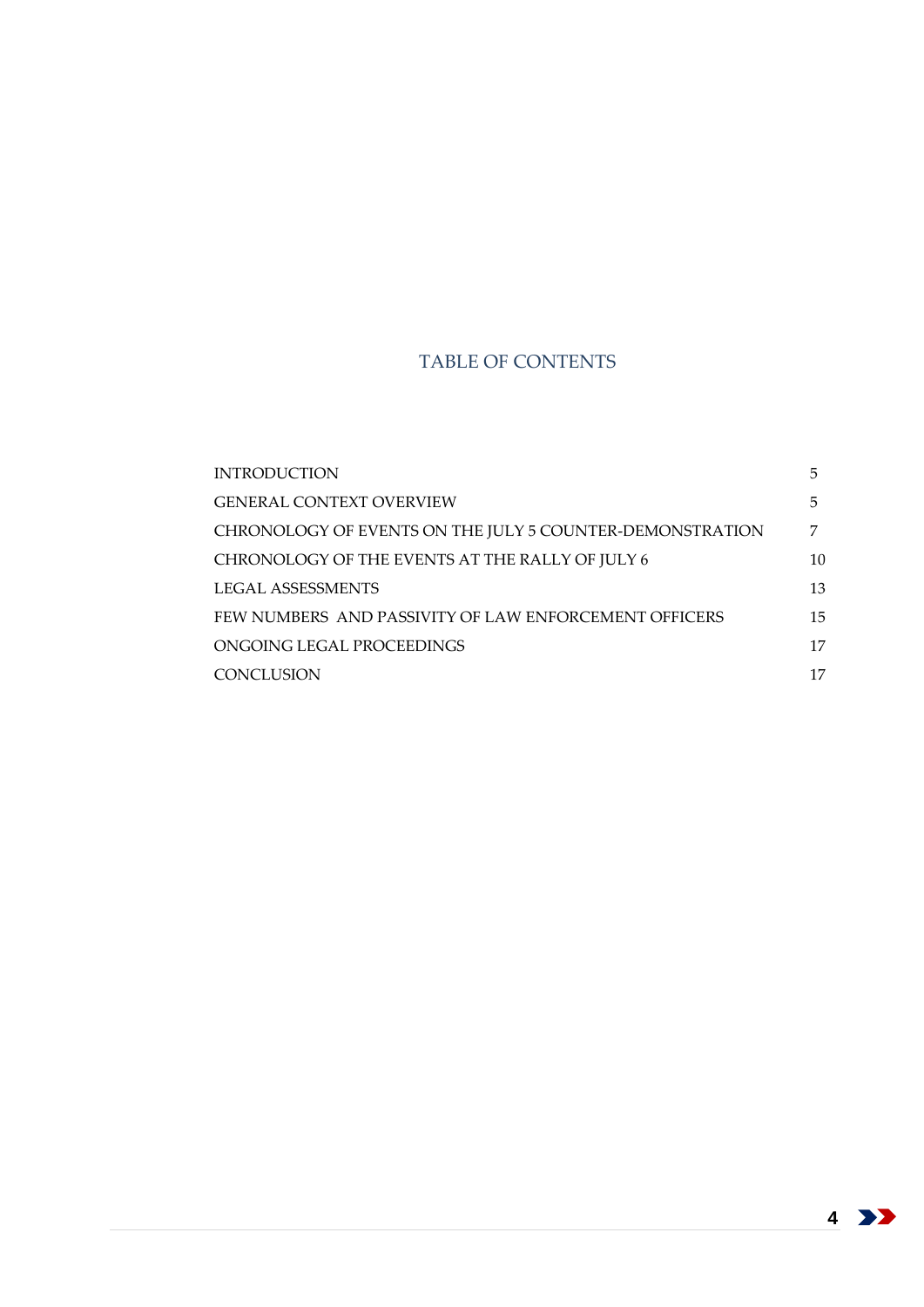#### INTRODUCTION

<span id="page-4-0"></span>The purpose of the paper is to assess the events of the protest rallies held in Tbilisi on July 5-6, 2021 and the actions of the government authorities intended to protect the rights and fundamental freedoms of LGBTQ+ individuals, civil activists, and journalistic activities of the reporters of media outlets to carry out professional duties in a safe environment without interference.

In generating the Paper, HRC wishes to provide the public, especially the stakeholders, both at the local and international levels, with factual information about the protest rallies held against March for Dignity along with the information on normative documents, and respective legal assessments that are directly related to human rights.

HRC applied various methodological tools in preparing the Report. Empirical data is provided through the following main means: Through elaborating/studying monitoring reports and various documents prepared by the monitors of HRC during the monitoring of the protest rallies; through studying the public information available from the administrative bodies and the Public Defender, further, the legal framework and policy documents of Georgia. Information was also obtained through media monitoring during the research.

## GENERAL CONTEXT OVERVIEW

<span id="page-4-1"></span>On July 1-5, 2021, the Pride parade should have been held in Tbilisi. This should have included three major events over five days: the official first showing of *March for Dignity,* a documentary dedicated to the Pride Week held in Tbilisi for the first time in 2019 (July 1); Pride Fest featuring local and international artists (July 3); and March for Dignity organized by local public movements on Rustaveli Avenue (July 5)<sup>1</sup>.

Following the announcement of the Pride Week by Tbilisi Pride on July 1-5 to be finalized with the March for Dignity on Rustaveli Avenue in Tbilisi on July 5, ultra-nationalist, radical forces and the actors linked with the Georgian Patriarchate became more active. Before Pride Week and during Pride Week, the groups called on the citizens to be mobilized against the March for Dignity. The actors spread disinformation, homophobic, threatening statements, and used hate speech on traditional and social media.

**5**

<sup>1</sup>See: Tbilisi Pride statement in full[: https://bit.ly/3lyXxhE](https://bit.ly/3lyXxhE)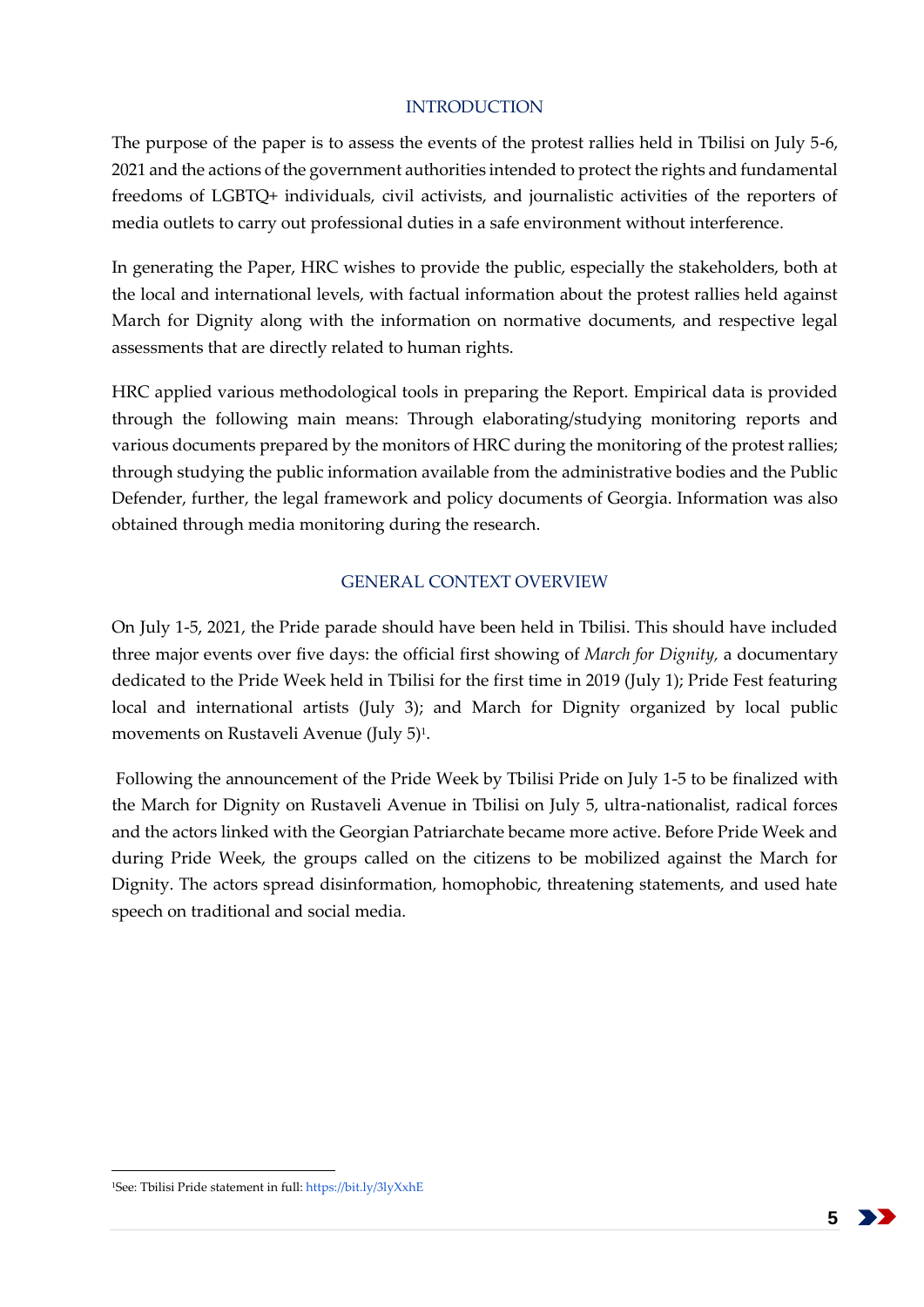On June 15, shortly after the March for Dignity was announced, Levan Vasadze, the leader of the ERI movement, issued an ultimatum to the authorities, giving 10 days to cancel the march, otherwise threatening to disrupt it<sup>2</sup> . On June 27, after the 10-day deadline expired, Levan Vasadze openly called on his supporters to disrupt the March for Dignity scheduled for July 5<sup>3</sup>. Homophobic discourse has also been activated by the ultra-right media platform Alt Info. On June 24, 2021, the host of the program Alt-Analytics Zura Makharadze announced the mobilization of civil groups against the March for Dignity<sup>4</sup>. Homophobic videos of clergymen also posted on the far-right Facebook page of the Society for the Protection of the Rights of the Child urging the authorities not to allow the propaganda of modernized sodomy sin "in the form of LGBT<sup>5</sup> ." The Patriarchate of the Georgian Orthodox Church also released a homophobic statement. In a statement issued on July 3, the Patriarchate appealed to the 'population' not to be tempted by the instigations aimed at a violent confrontation, and on July 5, at 5 pm, to gather at Kashveti, St. George's Cathedral, where a prayer towards the Blessed Virgin Mary would be executed to show the world that "a forceful attempt to degeneration is unacceptable."<sup>6</sup>

On July 4, the Public Relations Office of the Georgian Patriarchate posted information on its Facebook page that, because of the "wishes of numerous parishioners," on Monday, July 5, the prayers would be held in the afternoon as well<sup>7</sup> . Also on July 4, the Public Relations Office of the Georgian Patriarchate published "a Statement of the Children's Initiative Group of the Chokhosani Society of the Georgian Patriarchate", where in the first place, on behalf of the children, the following words are spoken -"On July 5, we, the children, will go out on Rustaveli!"<sup>8</sup> A higher hierarchy clergy spread calls against Pride<sup>9</sup> .

It can be said that the Georgian Patriarchate and clergy were, in fact, the organizers of the anti-Pride counter-demonstration. On July 5, 2021, they started their mobilization mainly in front of the Parliament of Georgia and near Rustaveli Avenue, near the Kashveti Church.

On July 5, members of aggressive groups brutally assaulted the journalists and civil activists, ransacked the offices of the organizations and due to these facts, the March for Dignity could not take place<sup>10</sup>.

-

<sup>9</sup>See Bishop Spiridon on Pride: "All of us must come to the streets in order not to let this horrible immorality a place ": <https://bit.ly/3AWKv2K>



<sup>2</sup>See Levan Vasadze's statement in full:<https://bit.ly/37kzjz0>

<sup>3</sup>See Levan Vasadze's statement in full:<https://bit.ly/3ir15AA>

<sup>4</sup>More information[: https://bit.ly/3lsMg2e](https://bit.ly/3lsMg2e)

<sup>5</sup>See the homophobic video messages of the clergy[: https://bit.ly/3ystoUL](https://bit.ly/3ystoUL)

<sup>6</sup>See the Statement of the Patriarchate in full:<https://bit.ly/3hyFVzL>

<sup>7</sup>See information of the Public Relations Office of the Patriarchate[: https://bit.ly/3hYiaQS](https://bit.ly/3hYiaQS)

<sup>8</sup>See information of the Public Relations Office of the Patriarchate[: https://bit.ly/3k3fCDE](https://bit.ly/3k3fCDE)

<sup>10</sup>See Tbilisi Pride statement in cancellation of the March for Dignity of July 5[: https://bit.ly/3r1Twmt](https://bit.ly/3r1Twmt)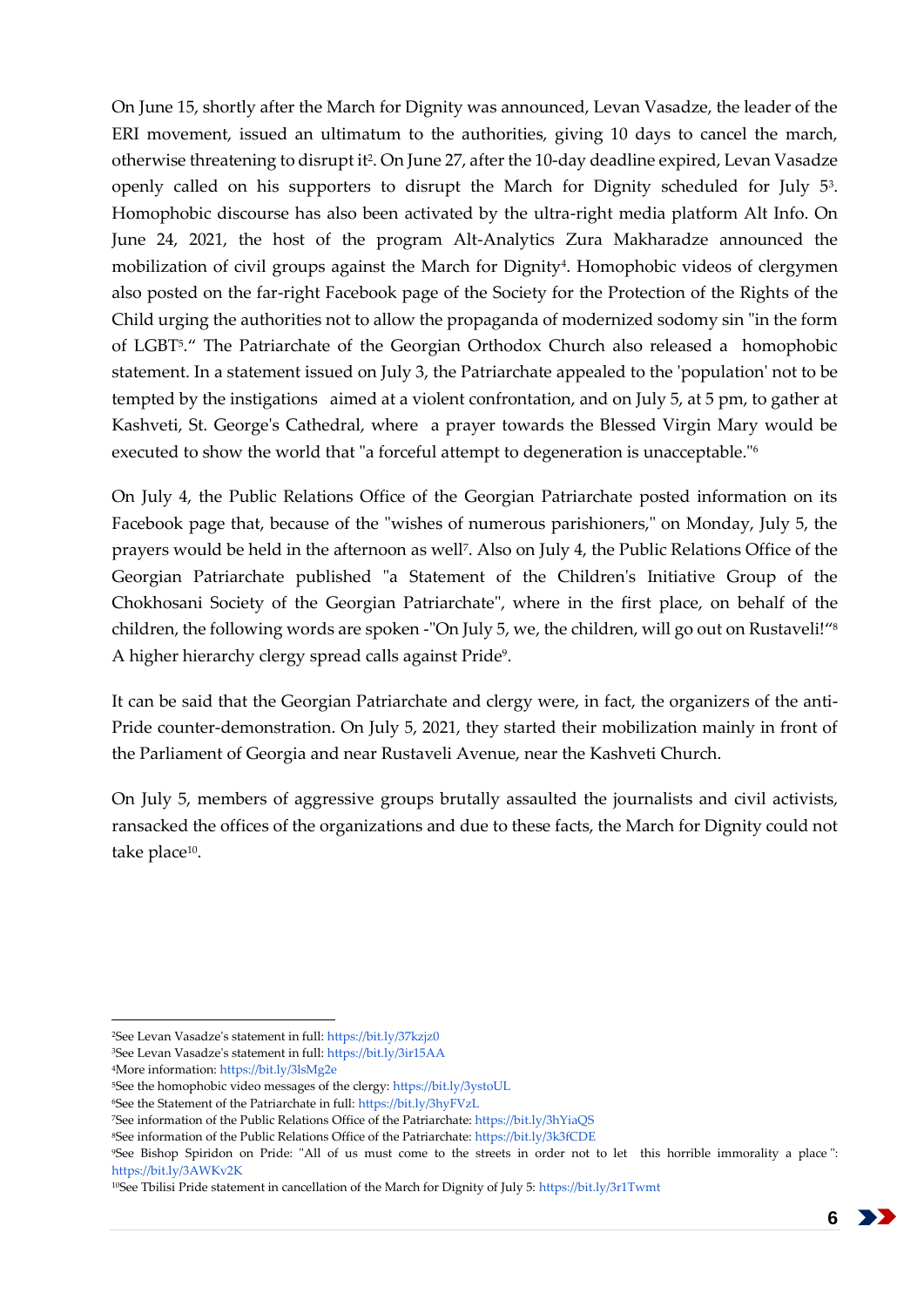#### <span id="page-6-0"></span>CHRONOLOGY OF EVENTS ON THE JULY 5 COUNTER-DEMONSTRATION

On July 5, various groups against the March for Dignity started gathering in front of the Parliament on Rustaveli Avenue from 10 am<sup>11</sup>. The police blocked Rustaveli Avenue around 11 am. The journalists gathered to tell about the events covering them live, became the targets of the attacks by the protesters from the morning<sup>12</sup>.

Along with homophobic and anti-Western groups, representatives of the Patriarchate were in front of the Parliament in the morning, where Bishop Jacob of Bodbe made an anti-Western statement<sup>13</sup>.

The situation was aggravated in the morning by the political statement of the Prime Minister, Irakli Garibashvili, that "Mikheil Saakashvili and the radical opposition stand behind Tbilisi Pride"<sup>14</sup> .

**By 11 am**, the media had been reporting on the violent actions of those gathered. Namely, at 11 am instead of holding peaceful prayers, clerics and radical groups began to destroy the protest camp of civil activists in front of the Parliament premises on Rustaveli Avenue.<sup>15</sup> The protest camp was erected in front of the Parliament for months. The perpetrators also tore down the U.S. flag placed in the protest camp $^{16}$ .

**By 11:20 am**, the situation on Rustaveli Avenue had sharply worsened. Radical groups opposing the March for Dignity attacked the journalists and cameramen<sup>17</sup>. According to one of the journalists, they were spat and cursed. Some aggression came also from the clergy<sup>18</sup>. Representatives of homophobic and violent groups attacked Mtavari<sup>19</sup>, TV Pirveli, Formula, Palitra reporting crews<sup>20</sup>, and other media outlets trying to cover the ongoing events objectively<sup>21</sup>.

The media from the very beginning focused on the noticeable problem that the police were present in small numbers at the rally and were unable to prevent violent incidents.

**From 11:30 am**, the police only managed to remove the injured journalists from Rustaveli Avenue by police cars<sup>22</sup>.

<sup>12</sup>TV Formula story: the pro-Russian, violent groups are aggressive towards the media and hinder their work[: https://bit.ly/3r2tkYR](https://bit.ly/3r2tkYR) <sup>13</sup>See the statement by Bishop Jacob[: https://bit.ly/2UIY5pt](https://bit.ly/2UIY5pt)

<sup>11</sup>See information on Rustavi 2 website[: https://bit.ly/3e950PM](https://bit.ly/3e950PM)

<sup>14</sup>More information[: https://bit.ly/3hYUpbp](https://bit.ly/3hYUpbp)

<sup>15</sup>Video footage[: https://bit.ly/3hwLAX6](https://bit.ly/3hwLAX6)

<sup>16</sup>Video footage[: https://bit.ly/36stIGy](https://bit.ly/36stIGy)

<sup>17</sup>More information[: https://bit.ly/3i2tiMj](https://bit.ly/3i2tiMj)

<sup>18</sup>More information[: https://bit.ly/3AQpNkN](https://bit.ly/3AQpNkN)

<sup>19</sup>More information[: https://bit.ly/3r3CLal](https://bit.ly/3r3CLal)

<sup>20</sup>More information[: https://bit.ly/3hYP97A](https://bit.ly/3hYP97A)

<sup>21</sup>More information: [https://bit.ly/3hYfXEP;](https://bit.ly/3hYfXEP) See also HRC, Monitoring Report on the Protest Rally held on July 5. Report prepared: July 06, 2021

<sup>22</sup>More information[: https://bit.ly/3yEOMWu](https://bit.ly/3yEOMWu)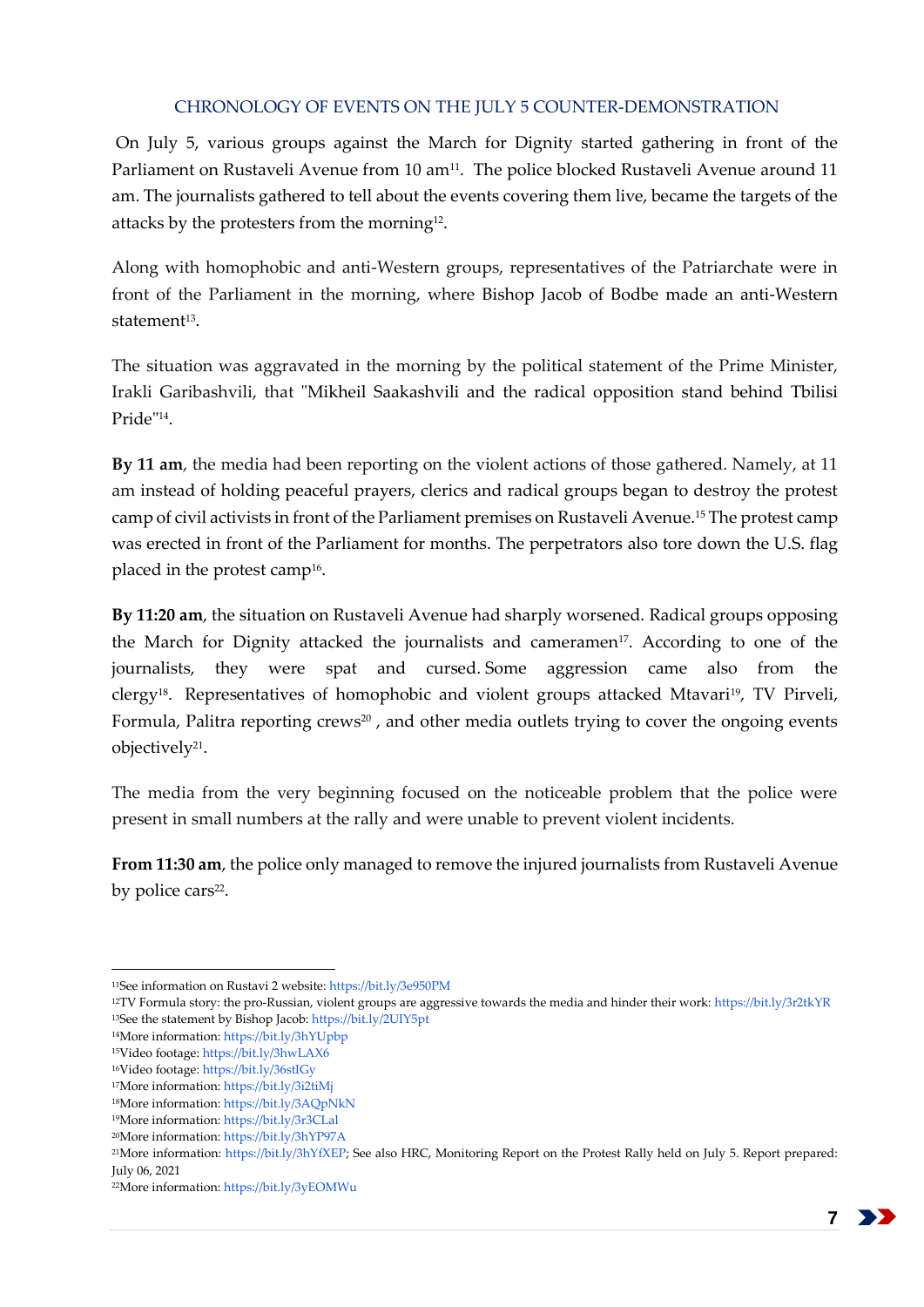**At 12:15 pm**, the perpetrators broke the police cordon and went behind the Parliament to the office of the civil movement Shame. The abusers were armed with eggs and various objects. Violent calls and shouts of anger were heard. They threw eggs.

At 12:30 am, the perpetrators broke the windows of the Shame office, there were traces of blood<sup>23</sup>.

**At 12:40 pm**, a statement was released by the Ministry of Interior, in which the Ministry called on Tbilisi Pride to refuse to hold the March for Dignity in the public space. As the reason for such a call the law enforcement body named the scale of the counter-protests of homophobic and violent groups<sup>24</sup> .

**At 1:00 pm**, the perpetrators climbed to the balcony of the office of Tbilisi Pride. It can be seen from the footage taken by Mtavari Arkhi that they were trying to break into the office by climbing on the balcony. The perpetrators gathered on the spot, smashed various items, threw eggs<sup>25</sup>, destroyed the LGBT+ flag<sup>26</sup>.

**At 1:30 pm,** in front of the Parliament, violent protesters attacked a citizen who expressed a dissenting opinion. The police were watching the violent incident from distance. The situation was calmed down by the organizers of the rally, who called on the perpetrators through a loudspeaker not to assault the citizen<sup>27</sup>.

**At 1:40 pm**, the protesters removed the EU flag in front of the Parliament and unlawfully and without any permission erected on the stairs an iron construction resembling the St. Nino's cross, which was blessed by the clergymen<sup>28</sup>.

**At 1:55 pm**, the information about the attack on journalists was spread through the media. The story clearly shows how the abusers interfere with the work of and attack the journalist and the cameraman of Mtavari Arkhi. Finally, the police help the victims, trying to protect them but fail<sup>29</sup> .

As the media reported in the afternoon, there were several hotbeds of violence in Tbilisi by that time<sup>30</sup>.

<sup>23</sup>More information[: https://bit.ly/2T8ElLM](https://bit.ly/2T8ElLM)

<sup>24</sup>See the Statement of the Ministry of Interior:<https://bit.ly/3hE9G2t>

<sup>25</sup>More information[: https://bit.ly/3kc3X5o](https://bit.ly/3kc3X5o)

<sup>26</sup>See full video[: https://bit.ly/3hZ9VE1](https://bit.ly/3hZ9VE1)

<sup>27</sup>See the post and video by an HRC monitor[: https://bit.ly/3yMB5oj](https://bit.ly/3yMB5oj)

<sup>28</sup>See full video[: https://bit.ly/2U49mAN](https://bit.ly/2U49mAN)

<sup>29</sup>See full video[: https://bit.ly/2TZdHW1](https://bit.ly/2TZdHW1)

<sup>30</sup>See the photo reports by Interpressnews from different locations of the confrontation[: https://bit.ly/2T5XC0n](https://bit.ly/2T5XC0n)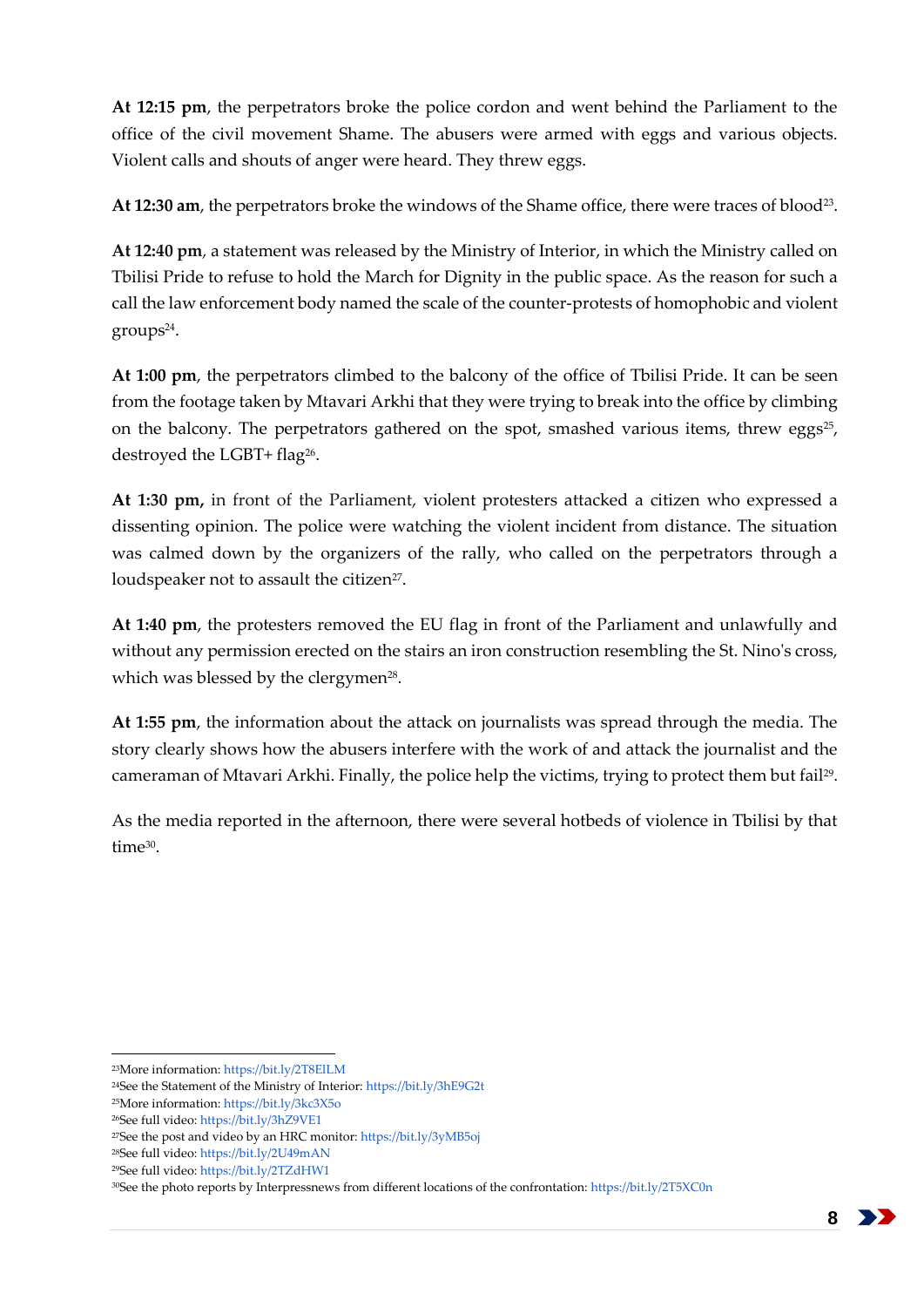**At about 2:30 pm**, the directors of three media outlets Formula, TV Pirveli, and Mtavari - issued a special statement<sup>31</sup>. The media managers put the responsibility on the authorities for the current situation, first and foremost on the Prime Minister, who, as the media managers believed had encouraged the violence. Further, beyond the authorities, the media managers blamed the Patriarchate for such developments of the events. Moreover, the statement of the director of Mtavari Arkhi Nika Gvaramia was spread: "I have decided to withdraw all the reporting groups and stop covering the disgusting events"<sup>32</sup>.

**At 2:40 pm**, Tbilisi Pride announced the postponement of the March for Dignity as the authorities not only did not ensure the safety of the queer community and their supporters but also actively prevented them from exercising their right to assembly $^{33}$ .

Despite the postponement of the March for Dignity by Tbilisi Pride, one of the organizers of the counter-demonstration on Rustaveli Avenue, the Georgian Patriarchate once again appealed to the parishioners to gather at 5 pm for the planned prayer at the Kashveti Cathedral<sup>34</sup>.

**On July 5, 2021, at approximately 15:00**, a group of LGBTQ+ opponents attacked the Human Rights House in Tbilisi (HRHT), which also houses the office of HRC. A violent group surrounded the building and threw some pyrotechnics to the yard in the revenge for the support of the organizers of Tbilisi Pride Week, including the LGBTQ+ people and the civil union of their supporters like Tbilisi Pride and the movement Shame. One civil activist was injured in the abdomen during the explosion of the pyrotechnics<sup>35</sup>.

**At 4:30 pm**, a joint statement was issued by the embassies accredited in Georgia, calling on all Georgian leaders and law enforcement agencies to act immediately and protect people<sup>36</sup>.

**At 5 pm,** a 'prayer' began organized by the Georgian Patriarchate, in front of the Kashveti Church, on Rustaveli Avenue. The Georgian Patriarchate called on the opponents of the Pride to gather in front of Kashveti Church and refrain from any aggressive, violent actions<sup>37</sup>.

The prayer service at the Kashveti Cathedral ended at **around 6:30 pm**, after which part of the clergy and parishioners moved to the anti-Pride rally in front of the Parliament, where the speeches were ongoing. Reverend Shio said that no matter how many times there is an attempt to hold a similar event, the nation will always unite against it. He referred to the violent acts committed during the day as misconduct and expressed regret over the incorrect actions<sup>38</sup>.

<sup>35</sup>See the urgent appeal — Observatory[: https://bit.ly/3rX30j6](https://bit.ly/3rX30j6)

<sup>31</sup>See the statement in full:<https://bit.ly/3wzMuq0>

<sup>32</sup>The Statement of Nika Gvaramia[: https://bit.ly/3hz3QiF](https://bit.ly/3hz3QiF)

<sup>33</sup>See the statement in full:<https://bit.ly/3r1Twmt>

<sup>34</sup>See the statement of the Patriarchat[e https://bit.ly/3e8Dq56](https://bit.ly/3e8Dq56)

<sup>36</sup>See more information[: https://bit.ly/3xyL54A](https://bit.ly/3xyL54A)

<sup>37</sup>Full information[: https://bit.ly/3r1XTxI](https://bit.ly/3r1XTxI) 38More information:<https://bit.ly/3ggv8JC>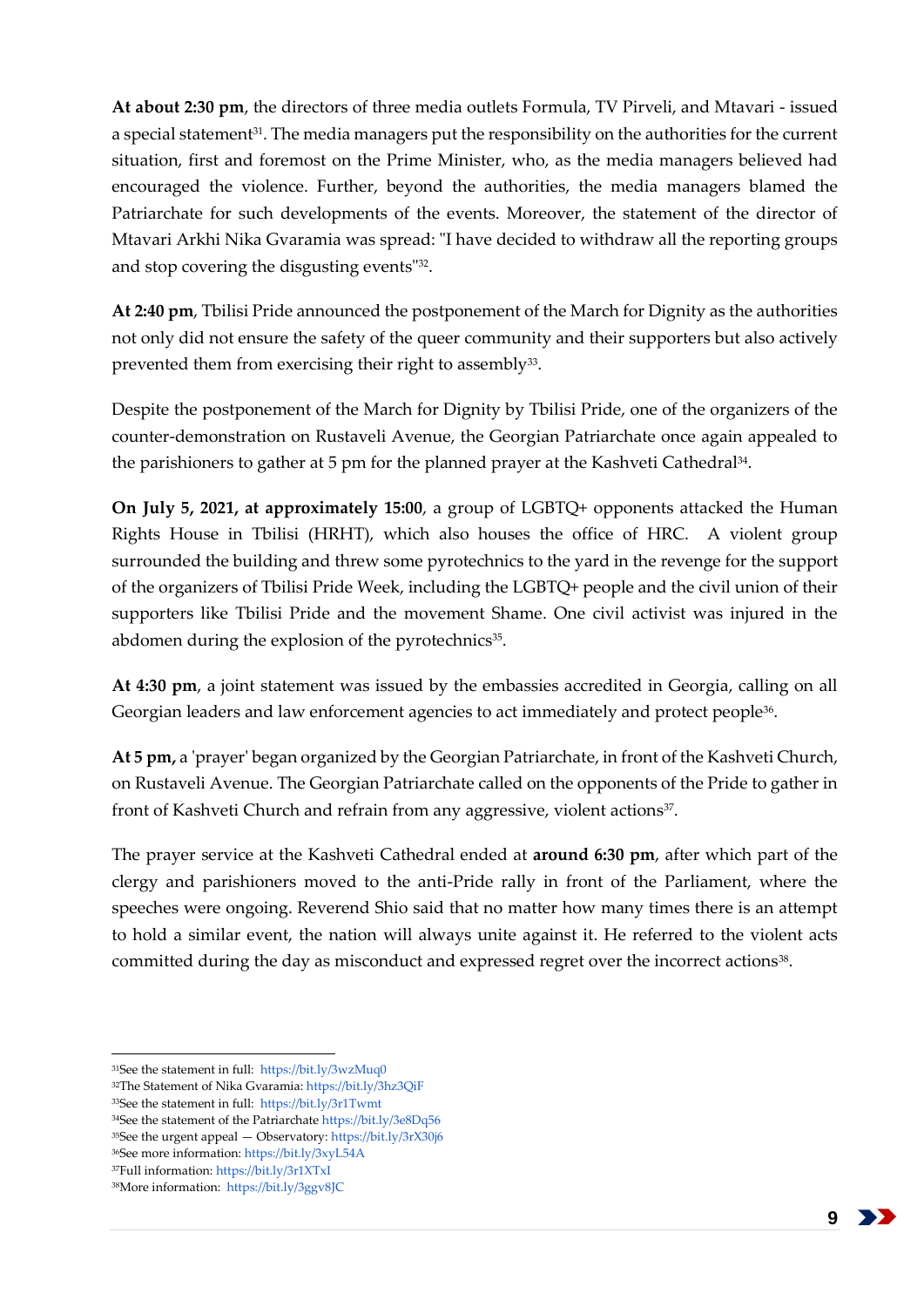**At 8 pm**, one of the speakers addressed the protesters near the Parliament informing them that Khatia Akhalaia and Natia Koberidze, the supporters of Pride, were present at the rally. The opponents of Pride verbally abused them and threw bottles at them. Khatia Akhalaia and Natia Koberidze were taken out of the rally by a patrol police car<sup>39</sup>.

**At 8:30 pm**, the opponents of Tbilisi Pride removed the tents from the vicinity of the Rustaveli metro station. According to one of the organizers of the rally, Guram Palavandishvili, they would stay in the vicinity of Rustaveli until midnight and then move to the Parliament.

The rally of the opponents of Tbilisi Pride in front of the Parliament of Georgia ended at 10 pm. The protesters gradually left the area around the Parliament. The traffic was restored in the vicinity of the Parliament<sup>40</sup>.

# CHRONOLOGY OF THE EVENTS AT THE RALLY OF JULY 6

<span id="page-9-0"></span>The civil society protest on July 6 was spontaneously planned in front of the Parliament by various civil and political leaders and activists. Calls for rallies in front of the Parliament and protests against the violent events of July 5 were mainly spread through social media - Facebook<sup>41</sup>. Various civic groups, organizations, and parties have called on their friends and supporters to gather in front of the Parliament for the protest. Tbilisi Pride also stated that they were joining the planned silent rally in front of the Parliament and called on the supporters to come in front of the Parliament<sup>42</sup>.

**From 6 pm**, the citizens interested in the rally began to gather in front of the Parliament. At the same time, homophobic, violent groups who were targeting again the journalists from the beginning became interested in the rally. From 6:30 pm, the hate groups attacked PalitraNews journalist Beka Mshvildadze on Rustaveli Avenue, with the<sup>43</sup> police arresting several people<sup>44</sup>.

**At 7 pm**, there was still noise in front of the Parliament. The violent groups tried to approach the Parliament and seize the place; among them, there was one of the leaders of homophobic groups, Guram Palavandishvili. The police removed Guram Palavandishvili from the spot together with his supporters<sup>45</sup>.

**At around 7:30 pm**, the Ministry of Interior released an official statement addressed to the protesters<sup>46</sup> and urged them not to infringe the limits provided for by the law on freedom of assembly and expression. Moreover, the organizers of both rallies were warned not to make calls

<sup>39</sup>More information[: https://bit.ly/3wwmhIZ](https://bit.ly/3wwmhIZ)

<sup>40</sup>More information[: https://bit.ly/3hwtnJ9](https://bit.ly/3hwtnJ9)

<sup>41</sup>See the post of Zviad Kordzadze in full: [https://bit.ly/3io5Qus;](https://bit.ly/3io5Qus) Further, Girchi - More Freedom event on Facebook: <https://bit.ly/3ymJCP4>

<sup>42</sup>The statement of Tbilisi Pride in full[: https://bit.ly/3fxFq7Y.](https://bit.ly/3fxFq7Y)

<sup>43</sup>*Note*: In connection with the violent incident, the interests of Beka Mshvildadze is being protected by Dimitri Nozadze, a lawyer of HRC.

<sup>44</sup>More information[: https://bit.ly/3ytmrCC](https://bit.ly/3ytmrCC)

<sup>45</sup>More information[: https://bit.ly/3jmLYY8](https://bit.ly/3jmLYY8)

<sup>46</sup>The statement of the Ministry of Interior[: https://bit.ly/3AbCUvR](https://bit.ly/3AbCUvR)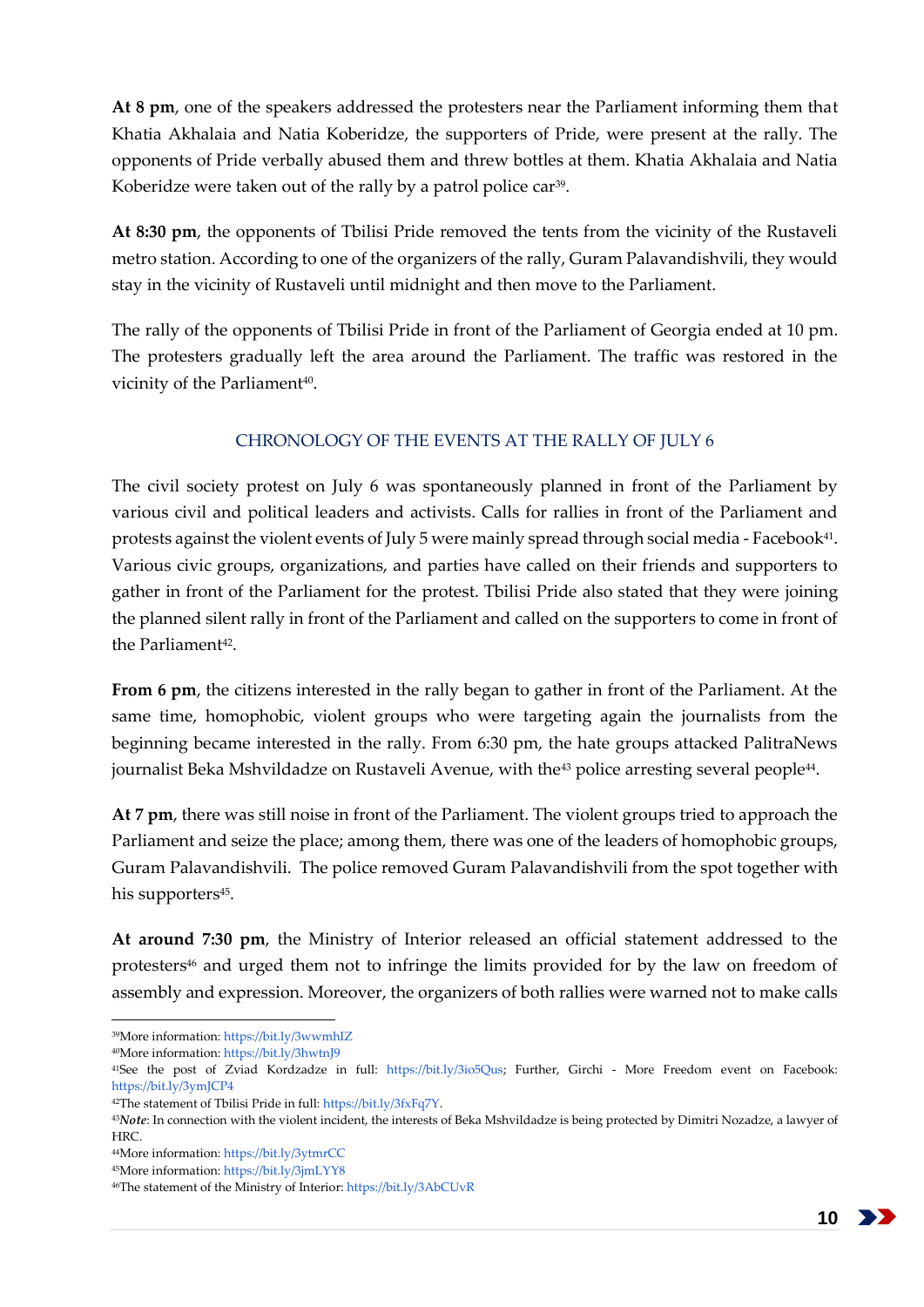for violence and to ensure that the rallies did not become violent. Also, taking into account the existing risks, MOI addressed the representatives of the media and called on them to cooperate with the police, to take into account the instructions and recommendations of the representatives of the Ministry of Interior.

Representatives of Tbilisi Pride joined the rally **at 8 pm**. At the same time, some groups of the counter-demonstrators were gathering in the vicinity of the rally, and therefore the police made a cordon around the first assembly. Initially, the number of police officers in the cordon was quite small. The mobilization of the counter-demonstrators continued near the Kashveti Church and its surrounding area, including the April 9 Park.

**At 8:30 pm**, in parallel with the peaceful, silent rally in front of the Parliament of Georgia, the counter-action of radical violent groups intensified near the Kashveti Cathedral. They broke through a police cordon and marched on peaceful protesters. The law enforcement officers intensified their mobilization and tried to deter radical groups<sup>47</sup>. The journalists, activists, and other participants in the protest were thrown eggs, stones, plastic bottles full of pebbles, tiles, and other blunt objects.

**At (approximately) 9:00 pm** a transgender woman was attacked on Chitadze Street near the Parliament. The police did not arrest the perpetrators removing only a few of them from the scene<sup>48</sup> .

The situation became particularly tense **after 9:30 pm**. At about 9:35 pm, the representatives of Tbilisi Pride unroll the LGBTQ + flag and displayed colorful fireworks. This caused special aggression in the representatives of the counter-demonstration. From this time on, the actions of the counter-demonstrators were exceeding the limits of a peaceful manifestation. If until now we saw aggressive actions of some of the members of the group, around 8:30 pm, the counterdemonstrators resorted to organized and systemic attacks. The attempts to attack and break through the police cordon have become more frequent. Massive attacks by members of the aggressive group, as well as the throwing the blunt objects at demonstrators, have increased the instances of injuries among the peaceful protesters.

**At 9:40 pm**, the counter-demonstrators attacked a group of police officers standing in a cordon and applied a spray of unknown origin onto the eyes of the police officers. After this fact, Chief Police Officer of Tbilisi Vazha Siradze appeared on the spot giving instructions directly from inside the rally, following his appearance, the number of law enforcers present on the spot increased<sup>49</sup> .

The participants of the counter-demonstration surrounded the rally from all sides. It was possible to leave the rally only from the corridor on the left of the Parliament building. After going through

<sup>-</sup><sup>47</sup>More information[: https://bit.ly/3s2vsQP](https://bit.ly/3s2vsQP)

<sup>48</sup>More information[: https://bit.ly/3xr6L1J](https://bit.ly/3xr6L1J)

<sup>49</sup>Human Rights Center, Monitoring Report on the Protest Rally held on July 6. Report prepared: July 15, 2021.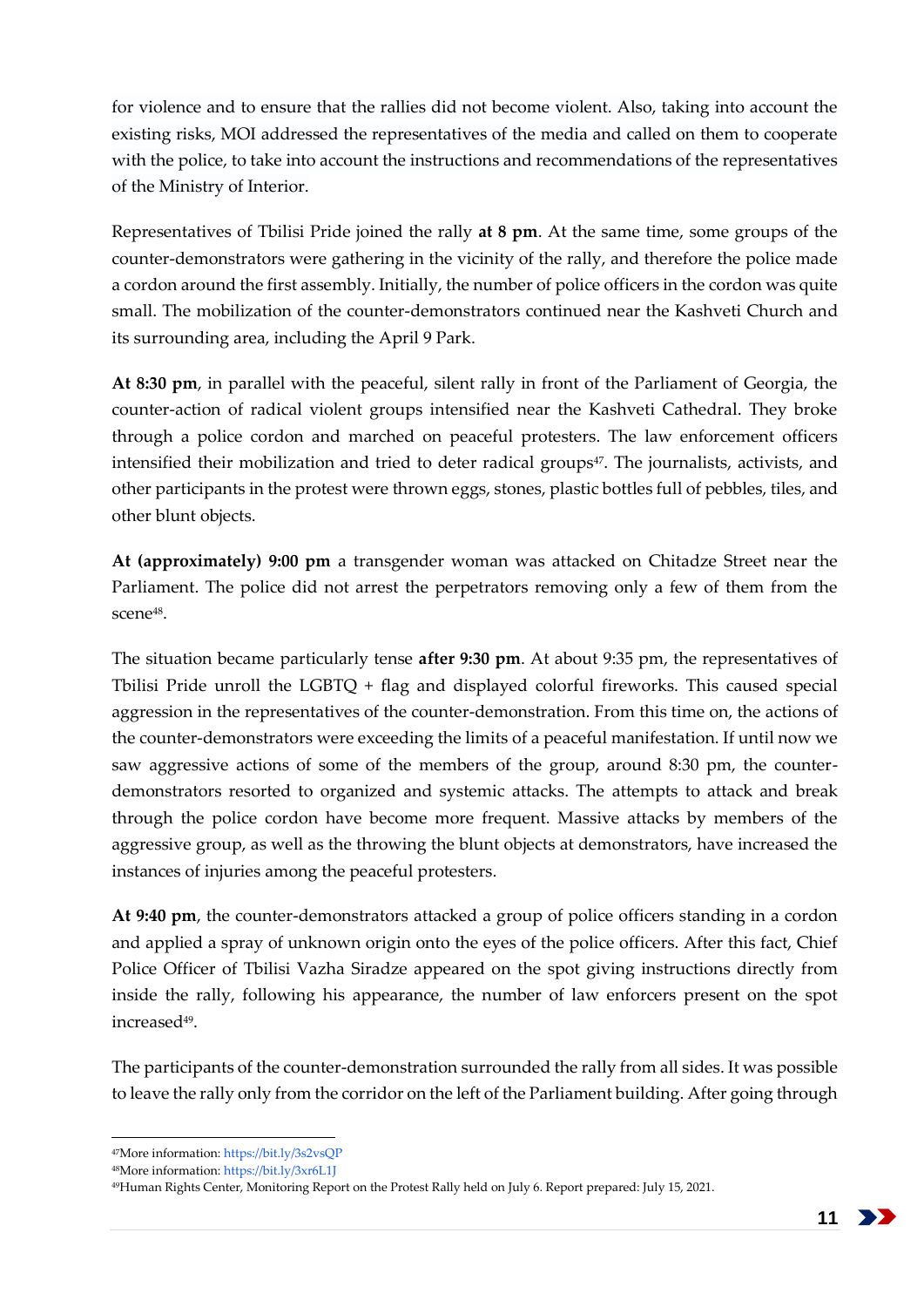the corridor, those wishing to leave the place could do this via Zichi or Ingorokva Streets. At the same time, the safety of those who left the rally through the corridor was not sufficiently protected. Attacks on people became more frequent when leaving the rally, which is why many people wishing to leave avoided leaving the rally for a long time. However, it also became impossible to remain on the spot. The violent groups were now throwing various blunt objects from both sides of the rally, including large stones, bottles full of pebbles, and various types of unidentified explosives. There were no ambulances available nearby. Thus, the first aid arrived too late or did not arrive at all to help the injured persons<sup>50</sup>.

The protesters were trying to escape the violence by fleeing the corridor on the left of the Georgian Parliament premises. By this time, however, small groups of perpetrators were lurking around the upper streets. On some occasions, the residents supported and joined the perpetrators. The violent groups broke the police cordon along to the Parliament several times. The law enforcers were unable to detain them at once. However, after all the police managed to stop them. The police officers were also injured during the clashes. The police arrested several radicals. The activists of the peaceful assembly called on the Chief of Patrol Police Vazha Siradze to deploy additional forces, including the riot police<sup>51</sup>.

**At 10 pm**, the homophobic groups issued an ultimatum to the Chief of the Patrol Police to remove from the rally the LGBTQ flags. Otherwise, they threatened to resort to violence. In parallel with the events, information about the particular facts of assaults was spread in the social network. For example 1) The perpetrators attacked "Anna's garden defender"<sup>52</sup>; 2) Poet Irakli Kakabadze was also injured at the rally<sup>53</sup>.

From 10 pm, it was reported that the Special Tasks Department of the Ministry of Interior was bringing water cannon vehicles and special forces to Rustaveli Avenue. At 11 pm, Mtavari Arkhi reported that special forces arrived on Rustaveli Avenue<sup>54</sup> .

The representatives of HRC left the rally at about 10 pm. HRC staff and others leaving the rally were attacked when moving towards the back of the Parliament and trying to leave the place.

A certain group of perpetrators, due to the insufficient number of police officers, managed to enter the "safe corridor" created for the people leaving the assembly, and claimed by the police to be safe to move through. However, several peaceful protesters still became victims of physical violence there.

There were cases when people tried to take shelter in the yards of nearby houses during the attack, but often met shouts and insulting words of some of the residents. The residents were pointing to the members of the violent group where the peaceful protesters were hiding calling

<sup>50</sup>Ibid.

<sup>51</sup> HRC, Monitoring Report on the Protest Rally held on July 6. Report prepared: July 15, 2021.

<sup>52</sup>See information: <https://bit.ly/3xqjUIe>

<sup>53</sup>See information: <https://bit.ly/3xrXw1d>

<sup>54</sup>See more information[: https://bit.ly/37oveds](https://bit.ly/37oveds)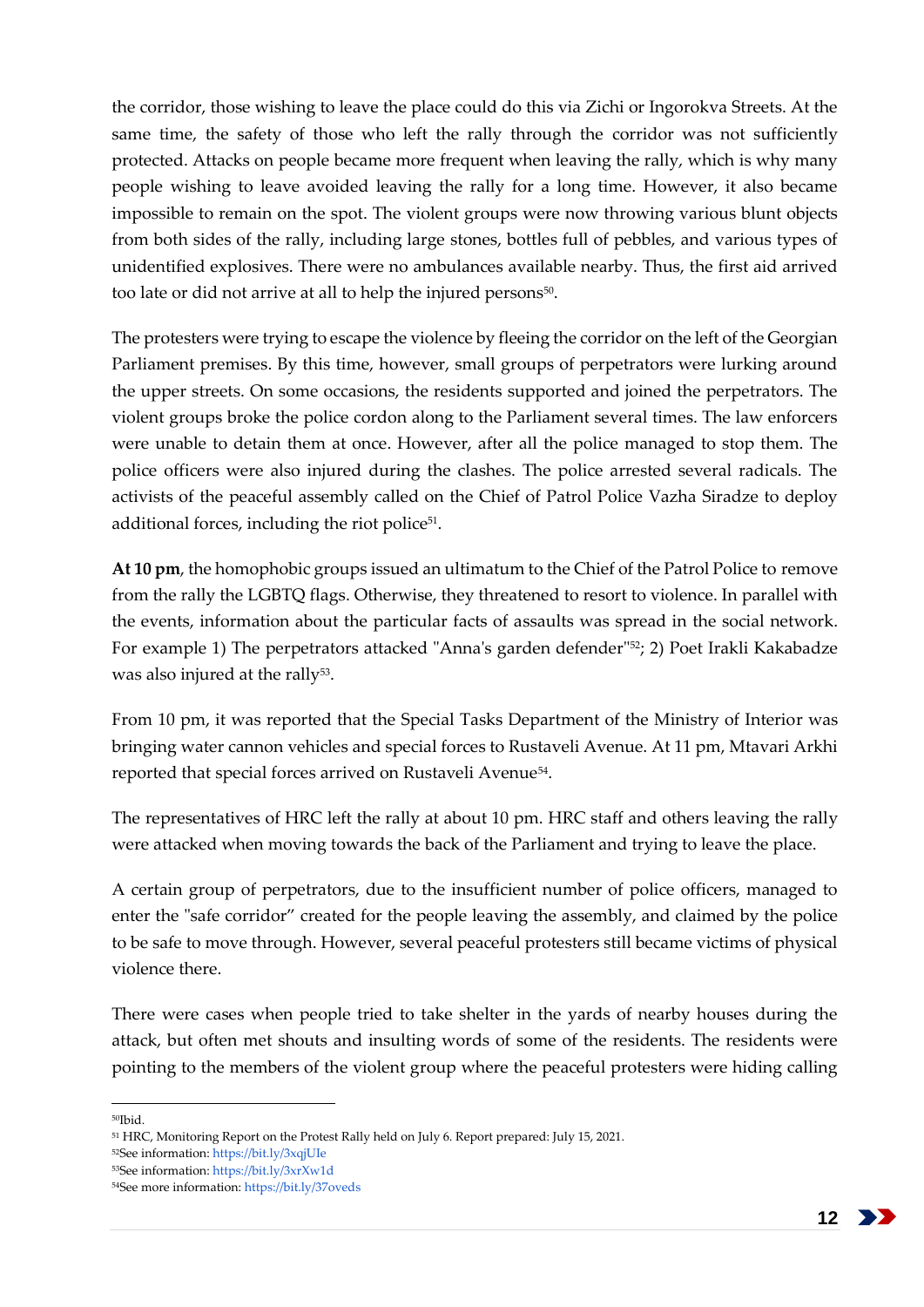for violence against the persons in a shelter.

The riot police forces appeared on Rustaveli Avenue quite late, at about 11 pm. By that time, the protest rally was practically over and the riot police helped the remaining individuals to leave the protest area<sup>55</sup>.

Members of the violent group broke the fence around the Palace of the Students which is under repair and began throwing stones and bottles from there. The radical groups vandalized and damaged the cars of the law enforcement officers. From 11 pm, the police began to aggressively arrest the members of the violent group on Rustaveli Avenue. The law enforcers were also trying to evacuate the peaceful protesters. The water cannon vehicles appeared on the spot along with the riot police<sup>56</sup>.

**By 11:50 pm**, the peaceful civilians gradually had left Rustaveli Avenue, after which the radical groups occupied the area in front of the Parliament. The radical groups tore down and destroyed the EU flag erected in front of Parliament<sup>57</sup>.

The representatives of the violent and radical groups remained in front of the Parliament for a long time and were moving chaotically. According to media reports, at around 1 am, the homophobic members of violent groups attacked foreign tourists on Rustaveli Avenue.<sup>58</sup>

According to the Ministry of Interior, despite numerous calls, the counter-protesters resisted the officers of the Ministry of Interior as they threw various items injuring three law enforcers. Some police vehicles were damaged as a result of the violent actions<sup>59</sup>.

# LEGAL ASSESSMENTS

<span id="page-12-0"></span>The LGBT+ people are vulnerable in Georgia. The negative attitudes towards them correspond to a relatively common approach in some of the circles of Georgian society. This negative attitude is especially evident against the background of the fact that the counter-actions of July 5-6, 2021 were discriminatory, and the target groups of discrimination: civil activists and journalists were found to be unprotected by the State.

The Constitution of Georgia and the Law of Georgia on Assemblies and Manifestations<sup>60</sup> provides for the possibility to cease the rally in case the protest takes an illegal nature, stipulating that in such cases the assembly shall be ended following the specific rules and procedures. At the same time, according to the Law, the assembly shall be terminated when there are calls made to overthrow or violently change the constitutional order of Georgia, to compromise the

<sup>55</sup>HRC, Monitoring Report on the Protest Rally held on July 6. Report prepared: July 15, 2021.

<sup>56</sup>HRC, Monitoring Report on the Protest Rally held on July 6. Report prepared: July 15, 2021.

<sup>57</sup>More information[: https://bit.ly/3fxN2Y6](https://bit.ly/3fxN2Y6)

<sup>58</sup>More information[: https://bit.ly/3rT84Fr](https://bit.ly/3rT84Fr)

<sup>59</sup>More information[: https://bit.ly/3AeMUEw](https://bit.ly/3AeMUEw)

<sup>60</sup>The Law of Georgia on Assemblies and Demonstrations: <https://bit.ly/3Clj6YX>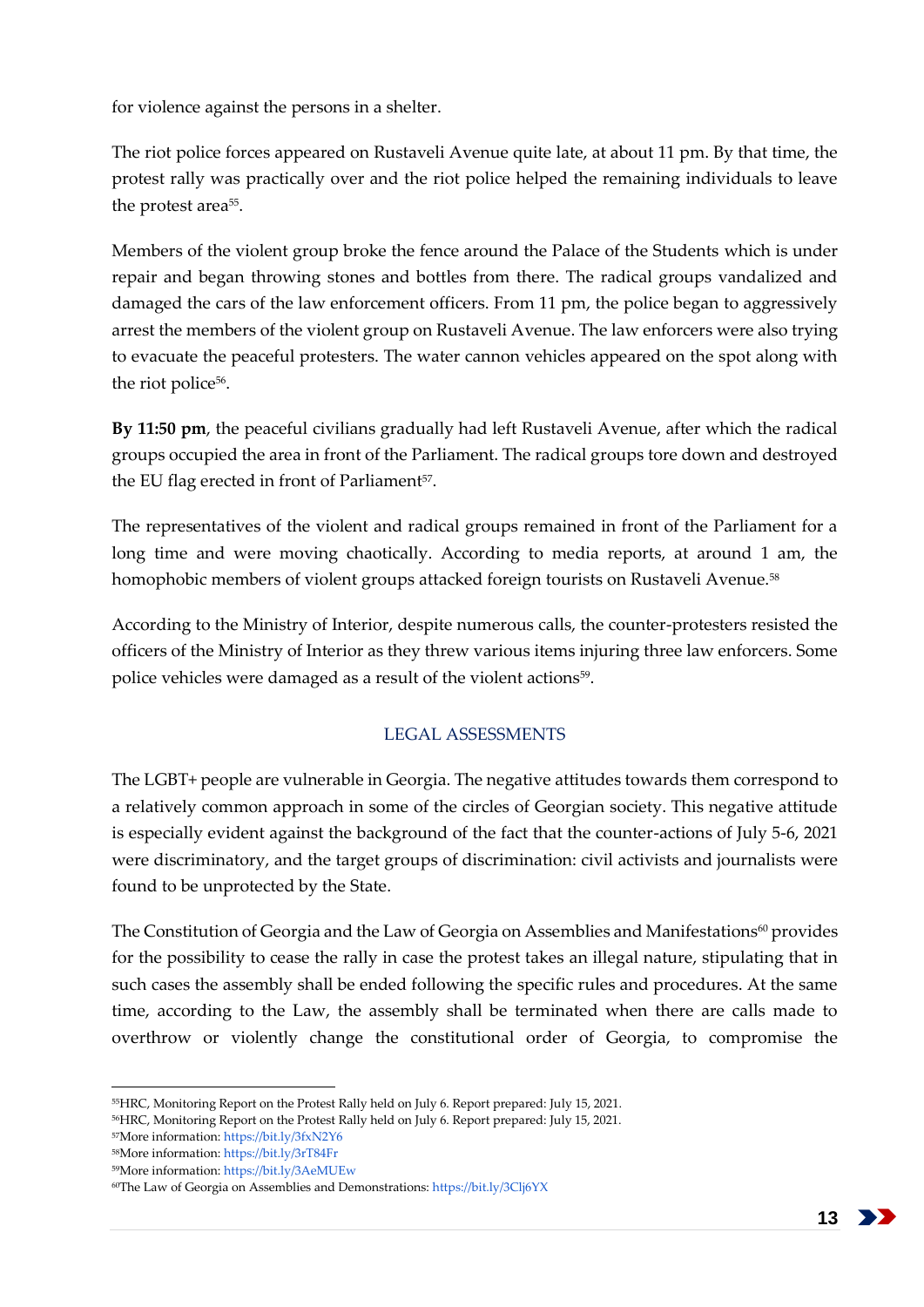independence and territorial integrity of the country, or such calls constitute the *propaganda of war and violence* and trigger a national, ethnic, religious or social confrontation, or create clear, direct and substantial danger of such acts<sup>61</sup>. Thus, the Law provides for a legal possibility to interfere with the freedom of assembly if there are legitimate reasons for this.

The law enforcement bodies had a positive obligation to protect the participants of the planned July 5 demonstration and the journalists. They should have considered from the beginning the following issues: Pre-existing threats and violent calls from the violent groups, the negative attitudes towards the sexual minorities by a particular part of the society, as well as the fact that the organizers of the March for Dignity warned the various agencies in advance both at national and international levels about the expected attacks.

Generally, the Pride parades are a peaceful tool of political advocacy and a way of materializing the universal right to freedom of expression and peaceful assembly<sup>62</sup>. At the same time, it should be noted that the European Court by the judgment from 2015, found that the failure on the part of Georgia to protect the peaceful demonstrators violates Articles 3 (prohibition of inhuman or degrading treatment) and Articles 14 (prohibition of discrimination) of the ECHR $63$ . The above case concerned a peaceful demonstration to mark the International Day against Homophobia, Biphobia, Transphobia, and Interphobia. The applicants argued that the law enforcement bodies had failed to protect them from violent counter-demonstrators and had failed to investigate the incident, in particular the underlying discriminatory grounds.

An unprecedented scale of violence against journalists was observed during the counterdemonstration. Unlike the recent actions, the participants of the protest on Rustaveli Avenue resorted to violent actions against the representatives of media and other individuals present at the rally; the facts of interfering with the professional activities were evident. Some participants of the protest severely beat media representatives. On July 5, in contrast to the July 6 rally, the police passively intervened in violent incidents and did not detain the perpetrators. The police managed to remove only some of the victims from the scene.

**Finally, on July 5, 2021**, 53 journalists and cameramen from various media outlets working on the spot and peaceful civilians were attacked, $64$  further, the offices of the public organizations: Shame and Tbilisi-Pride were subjected to vandalism. The attacks on journalists were of varying intensity, with several media workers receiving severe physical injuries and mutilations $^{65}$ .

14 >

<sup>-</sup><sup>61</sup>See: Article 11(1) of the Law of Georgia on Assemblies and Demonstrations[: https://bit.ly/3Clj6YX](https://bit.ly/3Clj6YX)

<sup>&</sup>lt;sup>62</sup>see: Pride Parades and LGBT Movements: Political Participation in an International Comparative Perspective, June 2018. Authors: Abby Peterson (University of Gothenburg); Mattias Wahlström (University of Gothenburg); Magnus Wennerhag (Södertörn University), available at[: https://bit.ly/2VAXYN6](https://bit.ly/2VAXYN6)

<sup>63</sup>Case of Identoba and Others v. Georgia (12 May 2015), application no. 73235/12. The document is available at[: https://bit.ly/3jrqdpP](https://bit.ly/3jrqdpP)  $64$ See the list of journalists attacked by the violent groups[: https://bit.ly/3yqBuNH](https://bit.ly/3yqBuNH) 65Ibid: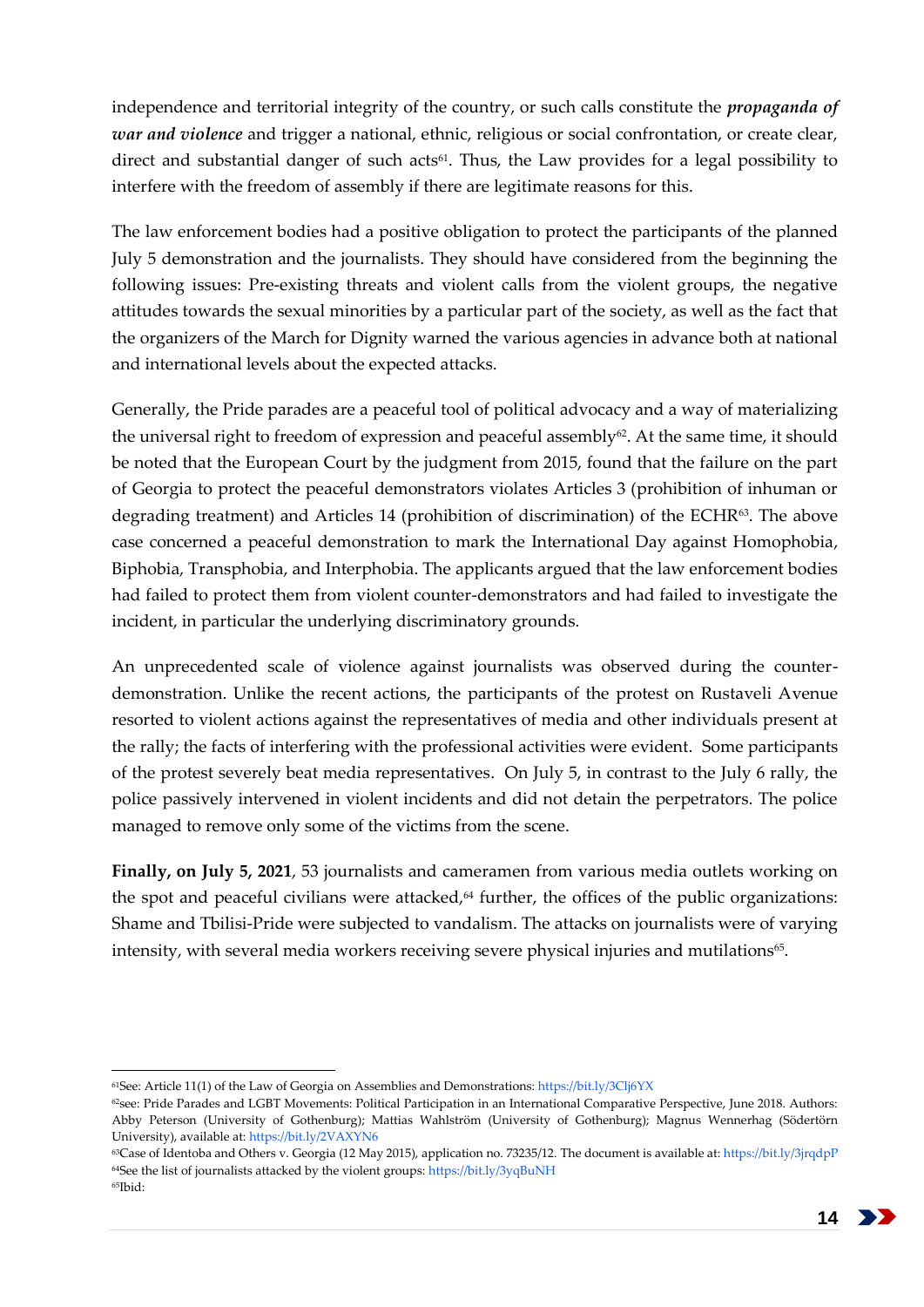Lekso Lashkarava, the cameraman of TV Pirveli, who was a victim of brutal violence while performing his professional duties on July 5, died at his home on the night of July 11<sup>66</sup>. Despite the accelerated investigative actions and other versions disseminated by the authorities regarding the cause of the death, the relevant authorities failed up to date to release convincing evidence, including the final results of the medical examination.

The arrests of the perpetrators of the violent acts of July 5 began after an international resonance followed the incidents and many local and international organizations and friendly countries called on the authorities to investigate the violent crimes.

As what the events of July 6 concern, according to the Ministry of Interior, the protest of a part of the citizens gathered in front of the Parliament exceeded the limits of freedom of expression and peaceful assembly as provided for by the Law. The action of the people gathered in the vicinity of the First Classical Gymnasium and Kashveti cathedral became violent. Consequently, about 100 individuals were administratively detained on the facts of violations revealed by the officers of the Ministry of Interior. Out of the detainees, 68 were released on their recognizance and 32 were transferred to pretrial detention facilities<sup>67</sup>.

It was identified that the physical violence against the journalists and interfering in their professional activities were deliberate. Article 17 of the Constitution of Georgia<sup>68</sup> protects the right to freely receive and disseminate information. The restriction of the rights is possible in a democratic society in the cases provided for by law for the necessary state or public security, or for safeguarding the rights of others. Under Article 154 of the Criminal Code of Georgia, the unlawful interference with the activities of a journalist shall be the ground for criminal liability<sup>69</sup>. In this case, it is critically important for the investigative body to identify the persons responsible for various degrees of damage to the health of journalists through a timely and objective investigation. into the

Moreover, according to the OSCE report, law enforcement agencies have a constitutional obligation not to restrict the activities of journalists during public demonstrations and to differentiate them from demonstrators, especially while using force. Journalists have the right to expect fair and restrained treatment by the police, and their safety to be protected $^{70}$ .

### FEW NUMBERS AND PASSIVITY OF LAW ENFORCEMENT OFFICERS

<span id="page-14-0"></span>On July 5, the law enforcement officials were present at several locations. Mostly, they were deployed at the outer perimeters of the protest events. There were no police officers in the middle of the assembly making the reactions to the violent attacks inefficient. The small number of police

<sup>66</sup>More information[: https://bit.ly/3xkURWY](https://bit.ly/3xkURWY)

<sup>67</sup>Statement of the Ministry of Interior: <https://bit.ly/3Cm8wk6>

<sup>68</sup>See the Constitution of Georgia, Article 17[. https://bit.ly/3lzqolS](https://bit.ly/3lzqolS)

<sup>69</sup>See the Criminal Code of Georgia, Article 154[. https://bit.ly/3lEsXDj](https://bit.ly/3lEsXDj)

<sup>70</sup>Handling the Media during Political Demonstrations, Special Report (Vienna: OSCE2007). The Document is available at: [http://www.osce.org/fom/25744.](http://www.osce.org/fom/25744)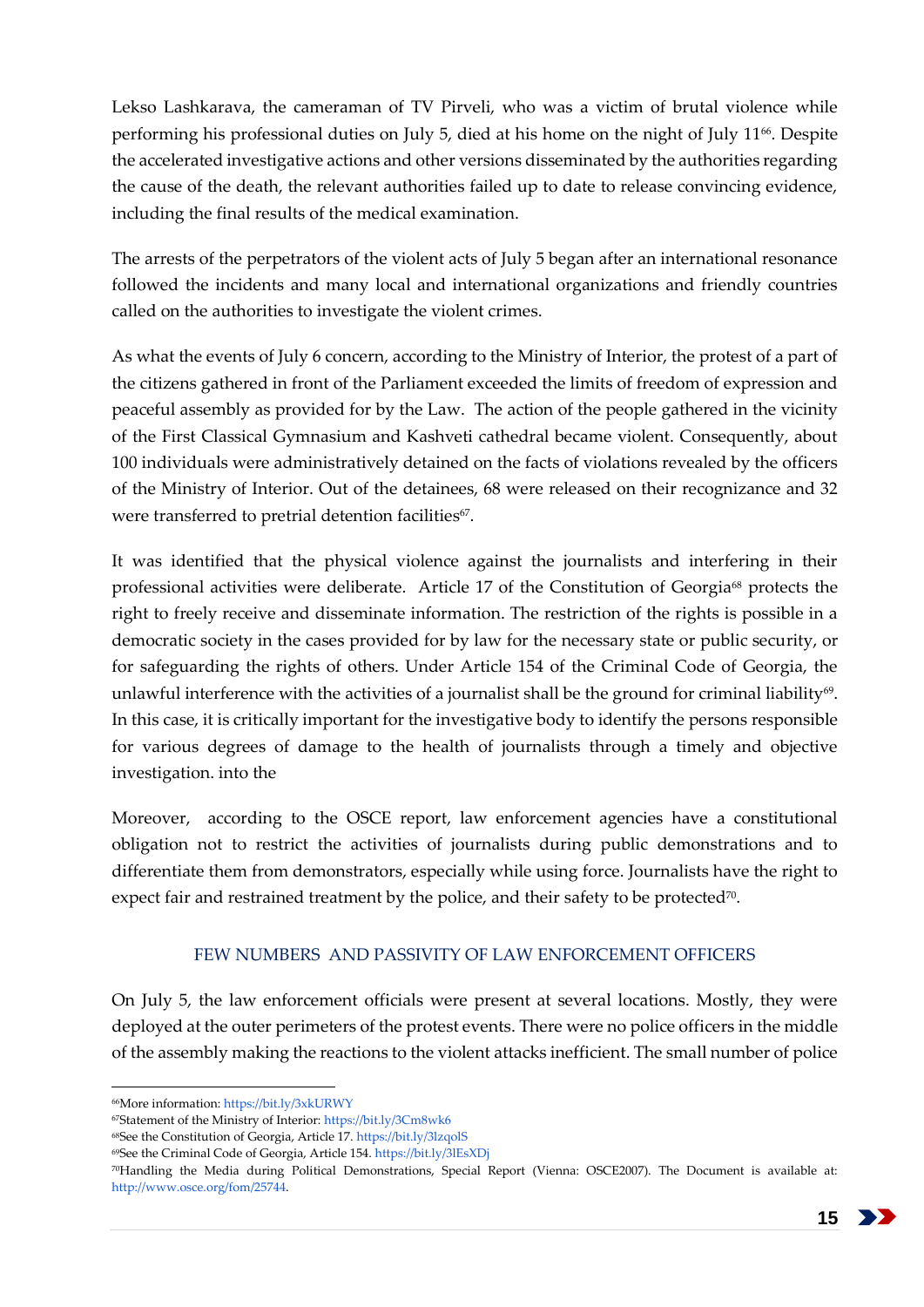officers was particularly noticeable. The policemen were standing in groups: 1) near movietheater Rustaveli; 2) at the beginning of Chitadze Street; 3) at the corner of Chichinadze Street near the First Gymnasium; 4) near Kashveti cathedral, at the entrance of April 9 Park. Rustaveli Avenue and adjacent streets near Freedom Square were also blocked by cars.

Given the current threats and the actions of violent groups on July 6, the number of law enforcement officers present on the ground, especially within a few hours of the start of the rally and afterward, was insufficient. The perpetrators broke the cordons several times. As a result, the counter-protesters were able to penetrate the crowd several times and inflict physical injuries on the peaceful protesters. The law enforcers were trying to react to the facts and on several occasions, they managed to remove and/or detain the persons who had broken through the cordon. Nevertheless, due to the insufficient number of police officers and the aggression of the counter-protesters, it became increasingly impossible for the peaceful protesters to stay in the protest area.

Unlike the rallies of previous years, despite the large-scale violence, no special forces or special means were deployed at the counter-demonstration. The law enforcement officials, as noted, were rather passive which was evident by the fact that they have made no clear appeals towards the attackers to stop the violence.

According to the requirements of the OSCE / ODIHR Human Rights Handbook on Policing Assemblies, in case of identification of violent incidents, the participants should be warned using an appropriate amplification device on more than one occasion during the assembly $71$ . It may be necessary to give the warning from more than one location so that all participants can hear it<sup>72</sup>. Where the assembly is multi-lingual, police should consider giving the warning in several languages and, when available, they may even consider the use of handwritten signs or electronic notice boards73. This should be the routine approach unless any delay may result in immediate danger to the life and health of persons $74$ .

Article 1 of the ECHR taken together with Article 3, requires the State to take measures designed to ensure that individuals within the jurisdiction of the State are not subjected to any ill-treatment including such ill-treatment administered by private individuals<sup>75</sup>. This obligation should include effective protection, including the protection of a particular person or persons from criminal acts committed by third parties immediately, as well as reasonable measures to prevent physical violence that was known to the authorities or that they should have known about<sup>76</sup>. Moreover, Article 3 obliges authorities to effectively investigate alleged physical violence even if the physical violence was perpetrated by private individuals<sup>77</sup>. And for an investigation to be considered

<sup>71</sup>See Human Rights Handbook on Policing Assemblies : , 2016, pp. 103-104.

<sup>72</sup>Ibid: 103-104.

<sup>73</sup>Ibid.

<sup>74</sup>Ibid.

<sup>75</sup>See A. v. the United Kingdom, 23 September 1998, § 22, Reports on Judgments and Judgments 1998-VI).

<sup>76</sup>See. T.M. and C.M. v. the Republic of Moldova, Application № 26608/11. § 38. January 28, 2014

<sup>77</sup>see.: MC v. Bulgaria, № 39272/98, paragraph 151, ECHR 2003-XII).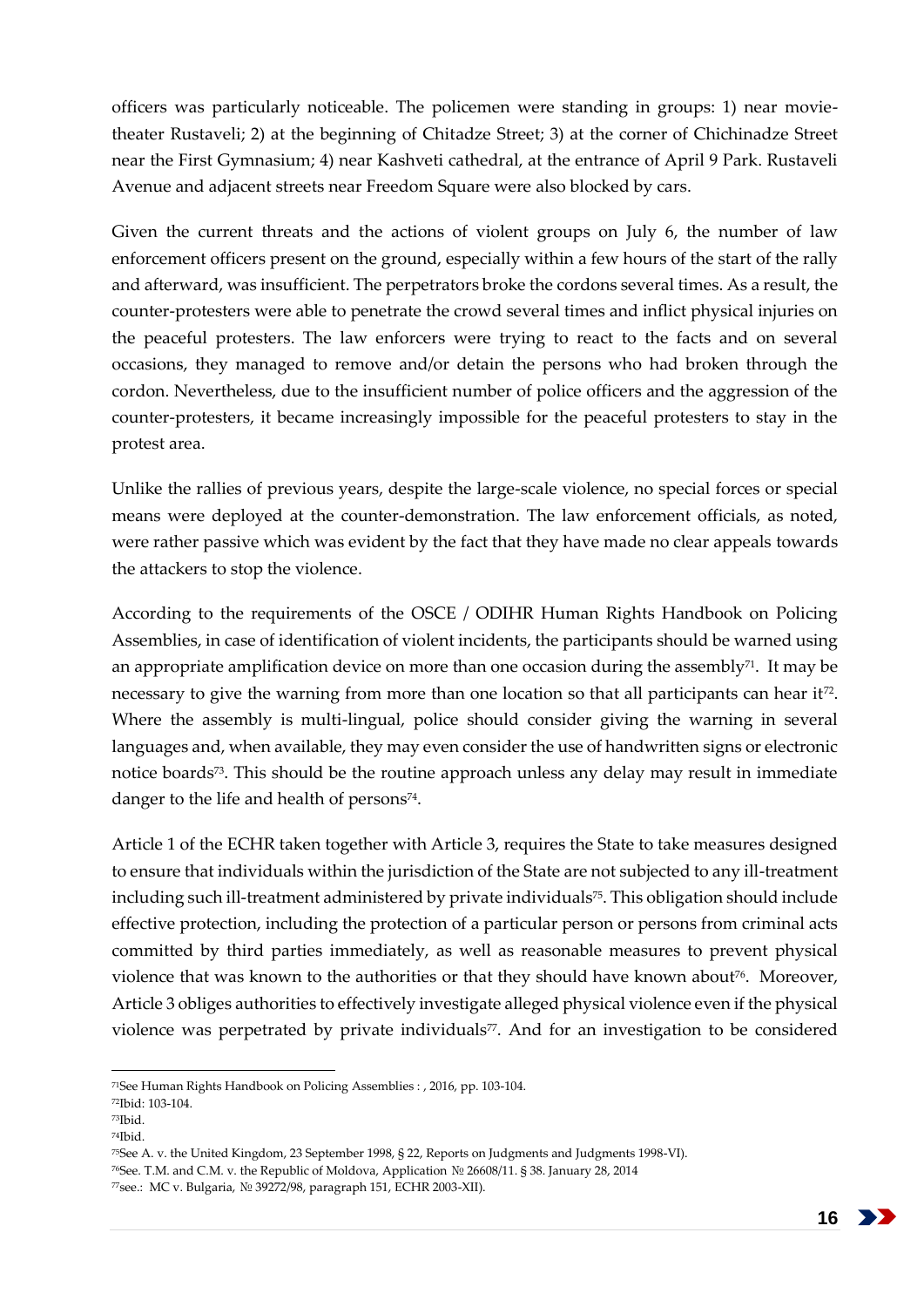effective, it must be able to establish the facts of the case and identify and punish those responsible.

In these cases, due to the passivity of the law enforcement agencies and their quantitative little presence, it can be said that the State has not fulfilled the positive obligations imposed on it.

## ONGOING LEGAL PROCEEDINGS

<span id="page-16-0"></span>According to the official information of the Ministry of Interior, on July 6, 2021, 100 people were arrested under the administrative procedure, and 68 of them were soon released on their recognizance<sup>78</sup>. As of August 5, 31 individuals have been detained under criminal proceedings for certain episodes of violent acts and interference with professional activities<sup>79</sup>.

It is noteworthy that the law enforcement agencies have not yet launched an investigation into the facts of infringing the right to assembly (Article 161 of the Criminal Code)<sup>80</sup>, whereas the signs of the mentioned offense were evident during the events of July 5-6 and the wrongful actions were well-organized.

HRC is processing 16 cases in connection with the July 5-6 events, the vast majority of which are related to the acts of violence against media representatives and interference with journalistic activities. Up to date, only 9 persons have been granted the status of a victim<sup>81</sup>.

Unfortunately, the investigative bodies have not yet identified all the persons involved in the violent acts and, consequently, the organizers of the violent acts have not been prosecuted.

# **CONCLUSION**

<span id="page-16-1"></span>According to the assessments by HRC, the strategy and measures taken by the police to ensure the protests took place in a safe environment were inadequate. It is clear that the actions of radical groups went beyond peaceful protests and took on an unlawful and violent character, endangering both public order and the lives, health, and safety of individuals.

Unfortunately, the reaction to the violence coming from the counter-demonstrators was ineffective either leading to the uncontrolled violence by various aggressive groups in the streets of Tbilisi and particular cruelty towards the journalists. All this has created a fear of insecurity among the public. The state agencies should properly assess the real risks from the very beginning and ensure the protection of the rights of the protesters as much as possible.

Despite the statements and demands made at both national and international levels, the Georgian authorities as in previous years refrain from taking appropriate legal actions against the

<sup>78</sup>See the statement of the Ministry of Interior: <https://bit.ly/2WPtTtU>

<sup>79</sup>See the statement of the Ministry of Interior: <https://bit.ly/3Ac9Bcp>

<sup>80</sup>See the Criminal Code of Georgia, Article 16[1.https://bit.ly/3lEsXDj](https://bit.ly/3lEsXDj)

<sup>81</sup>See the statement by HR[C https://bit.ly/3AcjJC7](https://bit.ly/3AcjJC7)